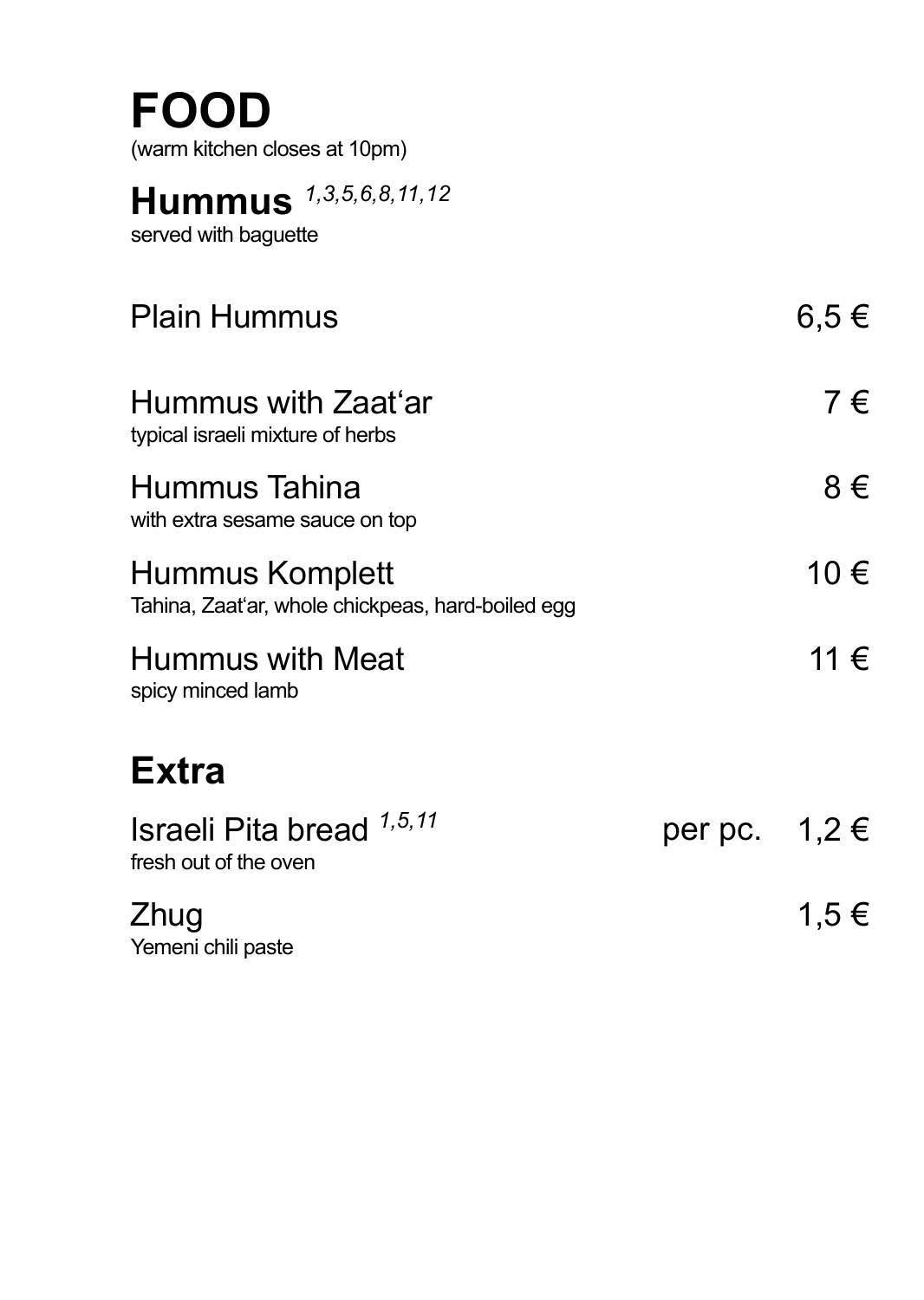**Meze** served with baguette

| <b>Israeli Cucumbers in Brine</b>                                           | 4,9€ |
|-----------------------------------------------------------------------------|------|
| Mixed Pickles <sup>9,11,12</sup> or Olives <sup>12,13</sup>                 | 4,9€ |
| Feta Cheese with Zaat'ar 7,8,11                                             | 4,9€ |
| Israeli Cabbage Salad<br>with apples und mango                              | 4,9€ |
| Celery Walnut Salad with Yoghurt <sup>7,9</sup>                             | 4,9€ |
| Beet Root Salad with Bulgur 1,5,6,8,9,11                                    | 4,9€ |
| Champignons in Vinegar with Herbs <sup>9,11,12</sup>                        | 4,9€ |
| Tahina 5,6,8,11,12                                                          | 4,9€ |
| Labaneh $^{7,12}$<br>homemade israeli cream cheese based on yoghurt         | 4,9€ |
| Israeli Salad <sup>7,12</sup><br>tomato, cucmber, bell pepper, onion, herbs | 4,9€ |
| <b>Eggplant in Spicy Tomato Sauce</b>                                       | 4,9€ |
| Baba Ghanoush 5,6,8,11,12<br>smoked eggplant with sesame sauce              | 4,9€ |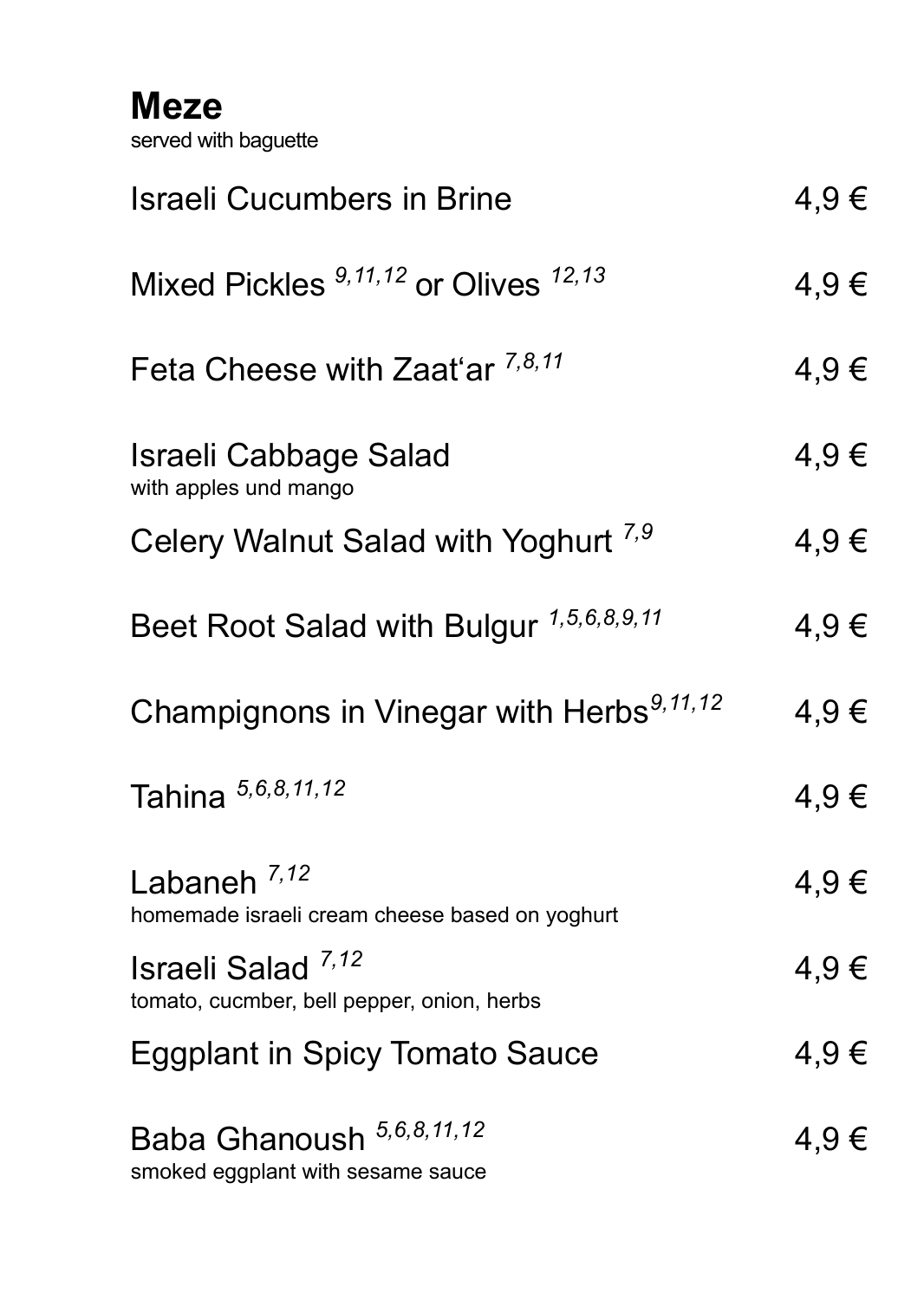| Shakshuka 3,11,12                                                                               |         |
|-------------------------------------------------------------------------------------------------|---------|
| spicy israeli tomato-pepper stew, topped with two eggs,<br>served in iron pan and with baquette |         |
| <b>Red Shakshuka</b>                                                                            | 11 €    |
| Green Shakshuka (with Spinach)                                                                  | 13€     |
| Green Shakshuka with Feta                                                                       | 15€     |
| Shakshuka with Minced Lamb Meat                                                                 | 17 €    |
|                                                                                                 |         |
| Daddy's Meatball<br>beef meatball sitting on bulgur, topped with spicy tomato sauce             | 14 €    |
|                                                                                                 |         |
| <b>Desserts</b>                                                                                 |         |
| Mousse au Chocolat<br>with fresh Fruits                                                         | $7 \in$ |
| From Shiri's Cake Manufactory:                                                                  |         |
| Schoko-Halva Tarte                                                                              | 5€      |
| Vanilla Cheese Cake                                                                             | 5€      |
| <b>Carrot Cream Cheese</b>                                                                      | 5€      |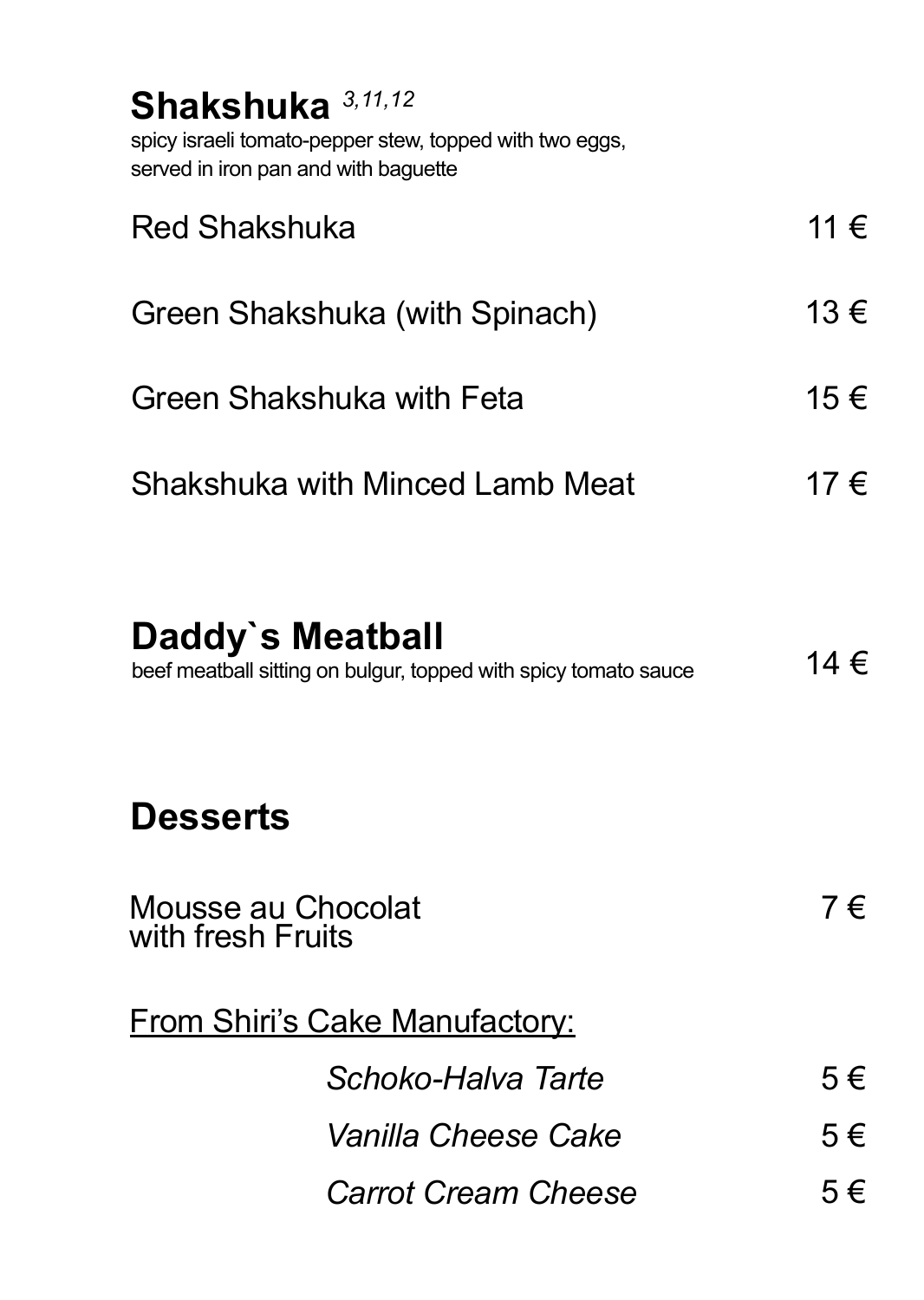## **DRINKS**

#### **non-alcoholic**

| Water Selters Classic, Selters Still                                                 | $0,25$   2,9 €<br>0,75   6 € |                              |
|--------------------------------------------------------------------------------------|------------------------------|------------------------------|
| Coca-Cola 1 / Coca-Cola Light 1                                                      |                              | $0,2$   3,2 €                |
| <b>Wolfra Juices</b><br>Apple, Cassis, Rhubarb,<br>Pink Grapefruit, Maracuja, Orange |                              | $0,2$   3,5 €                |
| Schorlen<br>juice with sparkling water                                               |                              | $0,2$   3,2 €<br>0,4   4,5 € |
| LimoNana<br>homemade lemonade with fresh mint                                        |                              | $0,2$   3,5 €<br>0,4   5,8 € |
| <b>Goldberry Ginger Lemonade</b><br>homemade                                         |                              | $0,21$ 3,5 €<br>0,4 l 5.8 €  |
| <b>Biere</b>                                                                         |                              |                              |
| Hofbräu Pure                                                                         | $0,331$ 3,8 €                |                              |
| Rothaus Tannenzäpfle Alkoholfrei<br>a non-alcoholic Pilsner                          | $0,331$ 3,8 €                |                              |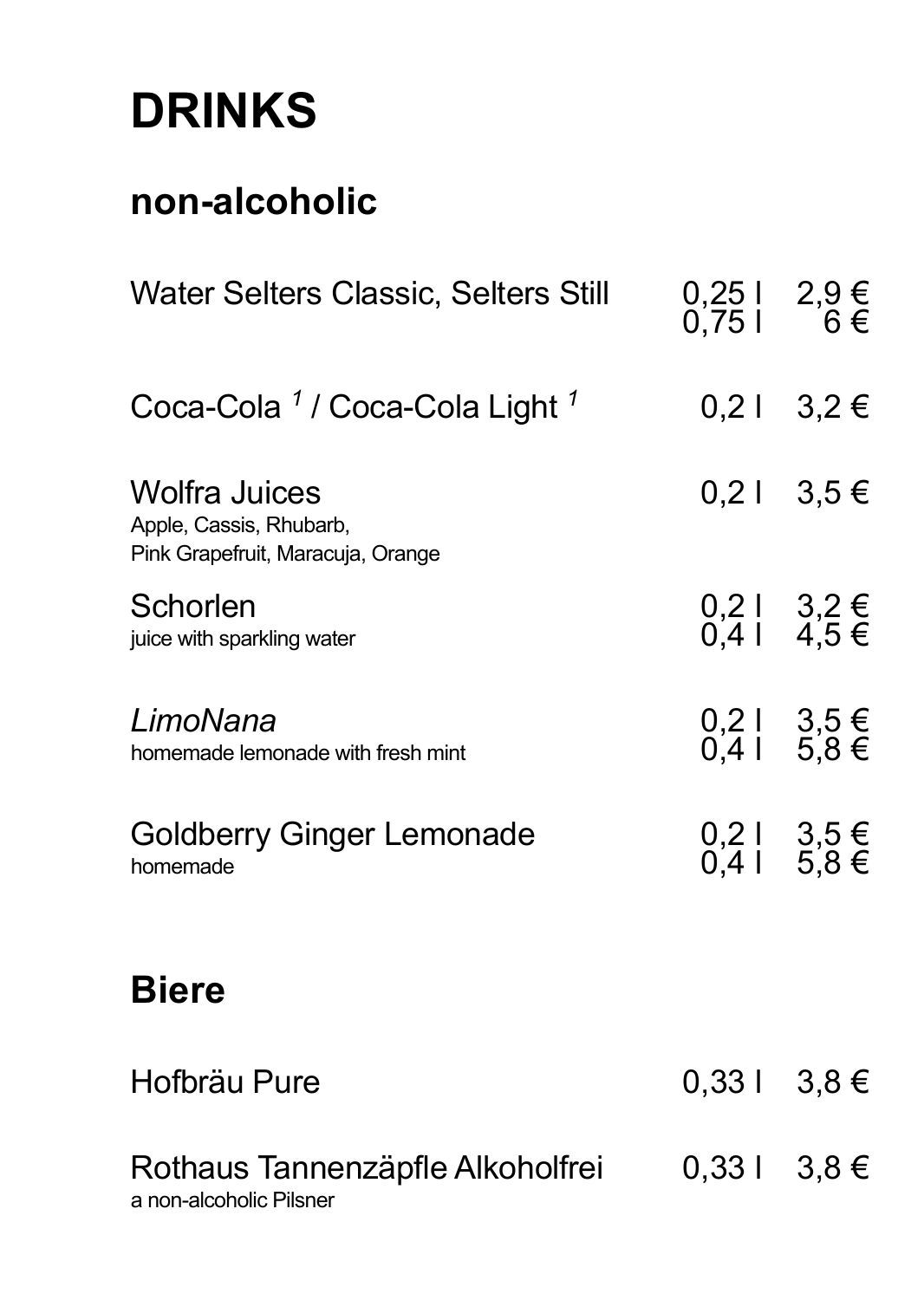#### **Coffee and Tea**

| <b>Espresso</b>                                                                                       | $2,3 \in$ |
|-------------------------------------------------------------------------------------------------------|-----------|
| Espresso Macchiato                                                                                    | 2,7€      |
| <b>Espresso Doppio</b>                                                                                | 4,2€      |
| <b>Espresso Coretto</b>                                                                               | $5,2 \in$ |
| Americano                                                                                             | 3€        |
| Cappuccino                                                                                            | $3,5 \in$ |
| Milk Coffee                                                                                           | 3,9€      |
| Tea<br>Darjeeling, Earl Grey, Green Tea, Ginger & Lemon,<br>Sage, Hibiscus & Ginger, Fruits, Turmeric | $3,8 \in$ |

Fresh Nana Mint Tea 3,9 €

*All our coffees are also available decaffeinated!!!*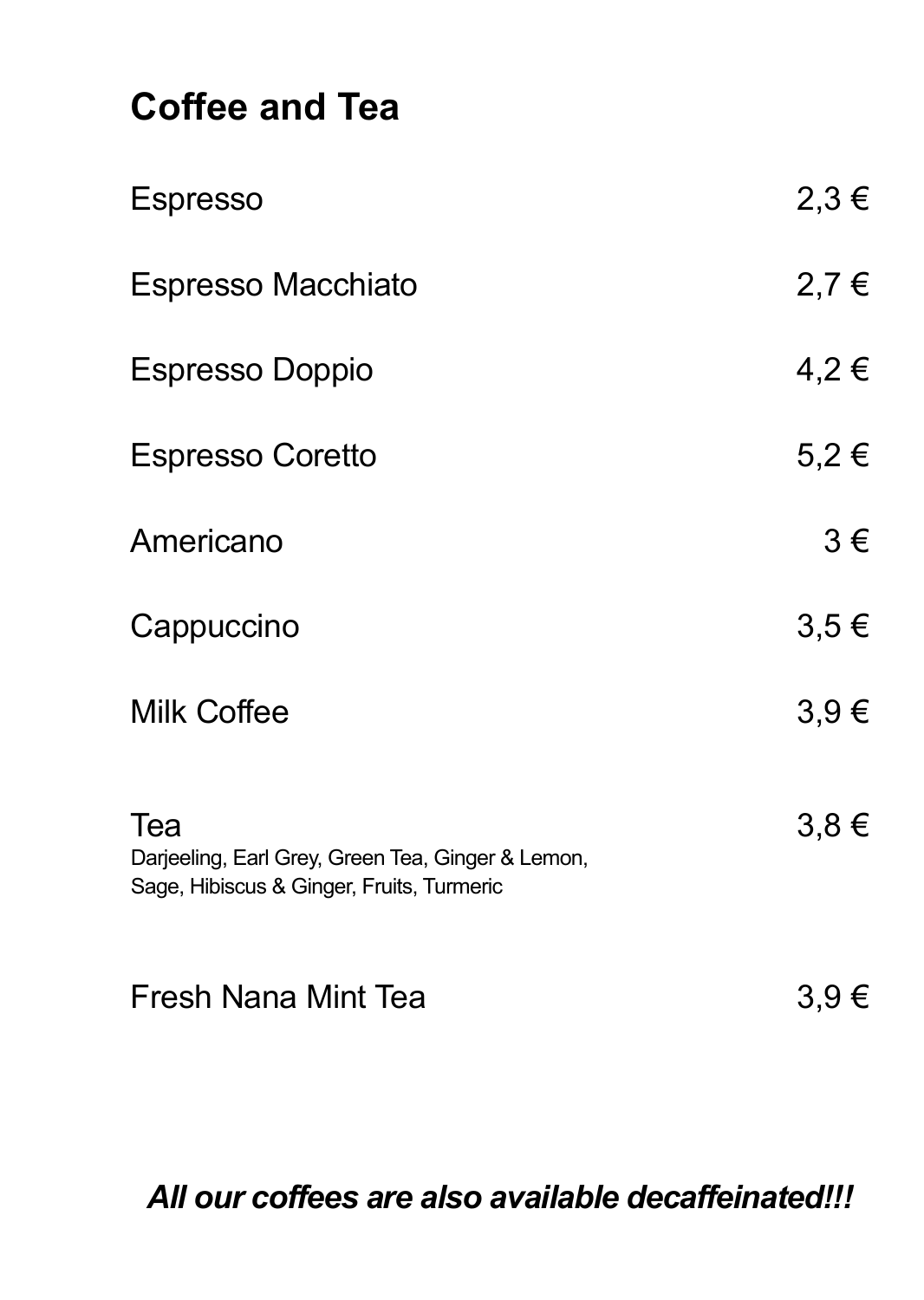# **WINE**

#### **White Wine**

| Weissweinschorle<br>White Wine with sparkling Water                                                               | $0,201$ 4,5 €                 |  |
|-------------------------------------------------------------------------------------------------------------------|-------------------------------|--|
| Oude Kaap "Klassiek Wit"<br>RSA-2021-Sauvignon Blanc, Colombard<br>fresh, fruity, summery                         | $0,15$   5 €<br>0,75   23 €   |  |
| Kleindal "Vintage Chenin Blanc"<br>RSA-2021 - Chenin Blanc<br>silky, round, low in acidity                        | $0,15$   5,5 €<br>0,75   25 € |  |
| Recanati "Jonathan White"<br>ISR Galilee - 2020 - Chardonnay, Colombard<br>fresh, mineralic, citric               | 0,15   6,5 €<br>0,75   31 €   |  |
| <b>Golan Heights Winery "Gamla"</b><br>ISR Golan Heights - 2020 - Chardonnay<br>fruity, creamy, soft              | 0,15   7,5 €<br>0,75   37 €   |  |
| Oliver Zeter "Sauvignon Fumé"<br>GER Pfalz - 2020 - Sauvignon Blanc<br>tropical fruits, honey, complex            | $0,15$   9 €<br>0,75   42 €   |  |
| Rosé                                                                                                              |                               |  |
| Monte del Frá "Chiaretto"<br>ITA Bardolino - 2021 - Corvina, Rondinella, Molinara<br>berries, soft, easy to drink | $0,15$   6 €<br>0,75   27 €   |  |

*You can find more great wines on our separate wine list. Just ask!*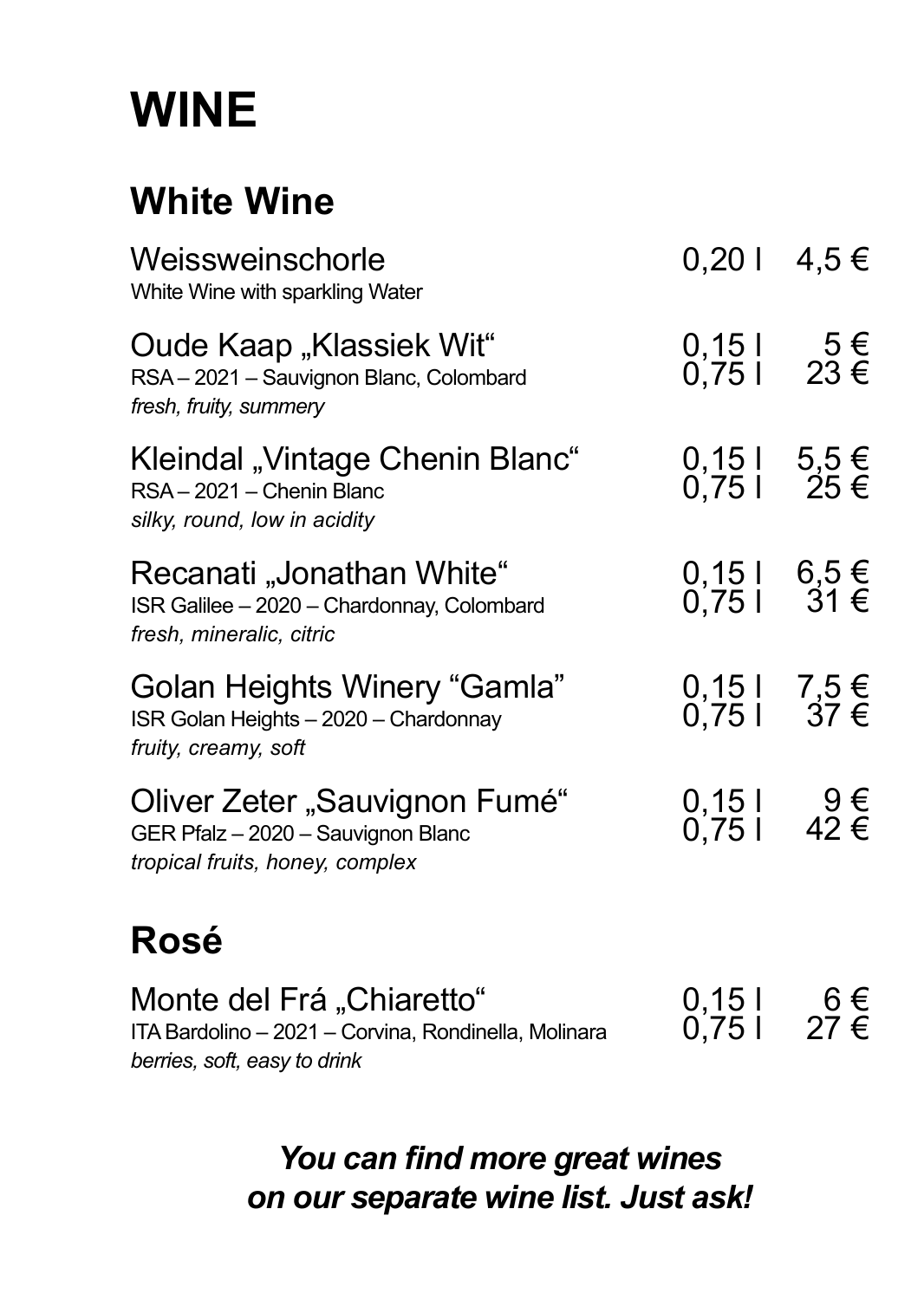### **Red Wine**

| Feudi Di San Marzano "Gran Trio"<br>ITA Salento - 2020 - Negroamaro, Primitivo, Malvasia<br>berries, silky, chocolate | $0,15$   6 €<br>0,75   27 € |                     |
|-----------------------------------------------------------------------------------------------------------------------|-----------------------------|---------------------|
| Recanati "Jonathan Red"<br>ISR - Galilee 2018 - Cab. Sauv., Syrah<br>mild, juicy, cherries                            | 0,15   6,5 €<br>0,75   31 € |                     |
| Markus Schneider "Black Print"<br>GER Pfalz - 2020 -<br>St. Laurent, Syrah, Merlot, Cab. Sauv.<br>Spicy, tangy, edged | $0,15$   8 €<br>0,75   39 € |                     |
| Golan Heights Winery "Gamla"<br>ISR Golan Heights - 2019 - Cabernet Sauvignon<br>soft, dark fruits, full body         | 0,15   9€<br>0,75   42 €    |                     |
| <b>Sparkling Wine</b>                                                                                                 |                             |                     |
| Spumante "Piadini"<br>ITA Veneto - Glera, Chardonnay                                                                  | 0,10 l<br>0,75 l            | $5 \in$<br>33 $\in$ |
| Ferrari Perlé 2009<br><b>ITA Trento</b>                                                                               | 0,751                       | 67 €                |
| Ferrari Perlé Rosé 2010<br><b>ITA Trento</b>                                                                          | 0,751                       | 77 €                |

*You can find more great wines on our separate wine list. Just ask!*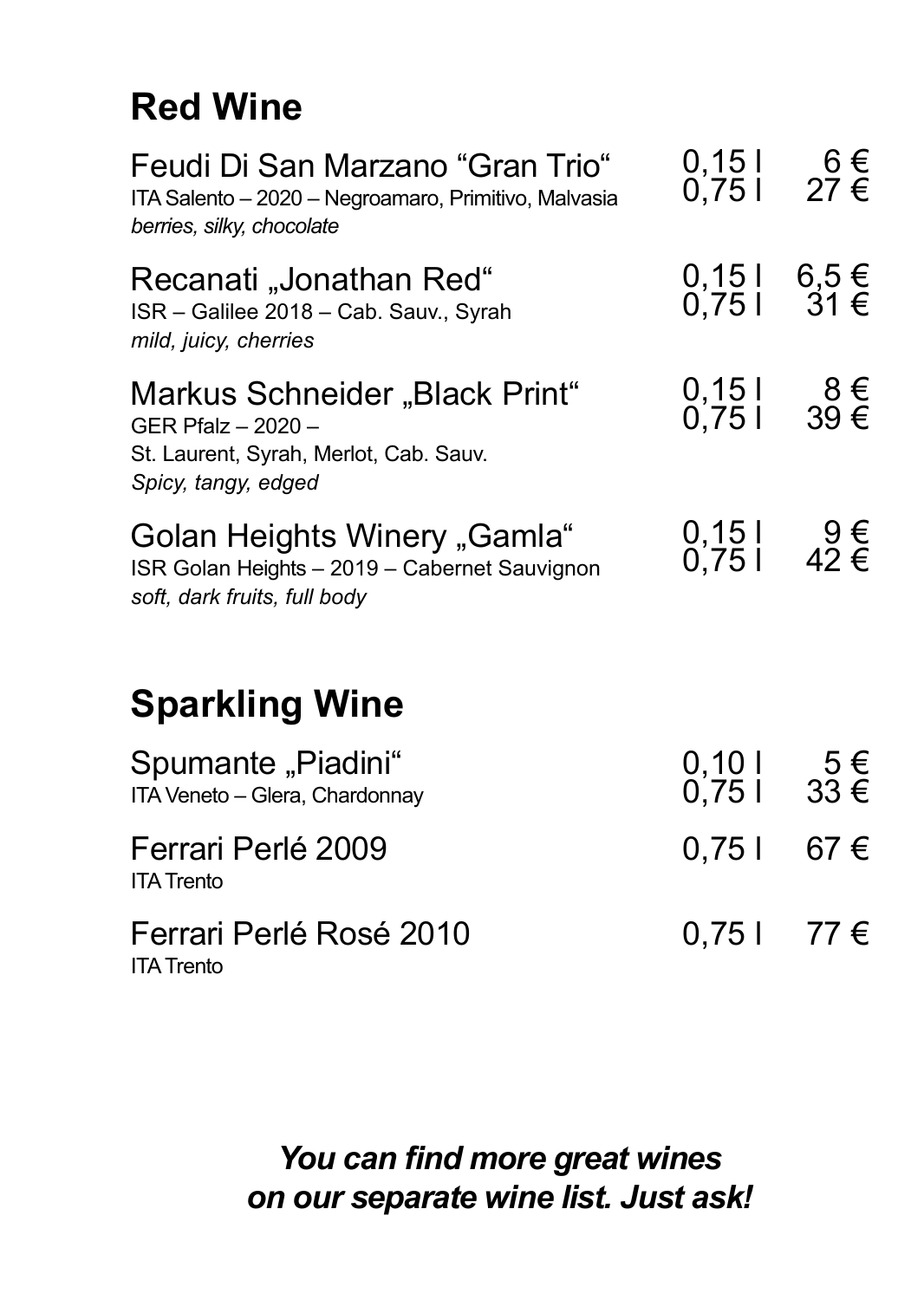## **Aperitifs and Longdrinks**

| Aperol <sup>a</sup> / Berto & Soda<br>Berto: a Piedmontese Campari            | 6€        |
|-------------------------------------------------------------------------------|-----------|
| Aperol <sup>a</sup> / Berto Sprizz<br>Berto: a Piedmontese Campari            | 7€        |
| Hugo                                                                          | 7,5€      |
| Porto Tonic <sup>c</sup><br>White Port Wine, dash of lemon juice, Tonic Water | 8€        |
| Berto Orange <sup>a</sup><br>Berto: a Piedmontese Campari                     | $8,5 \in$ |
| Vodka Soda<br>Partisan Vodka                                                  | $8,5 \in$ |
| Vodka Tonic <sup>c</sup><br>Partisan Vodka                                    | 10 €      |
| Arak LimoNana / Vodka LimoNana                                                | 11 €      |
| Whisky Cola b<br>Jack Daniel's                                                | 11 €      |
| Dark'n'Stormy<br>Goslings Dark Rum, Lime Juice, Spicy Ginger                  | 11 €      |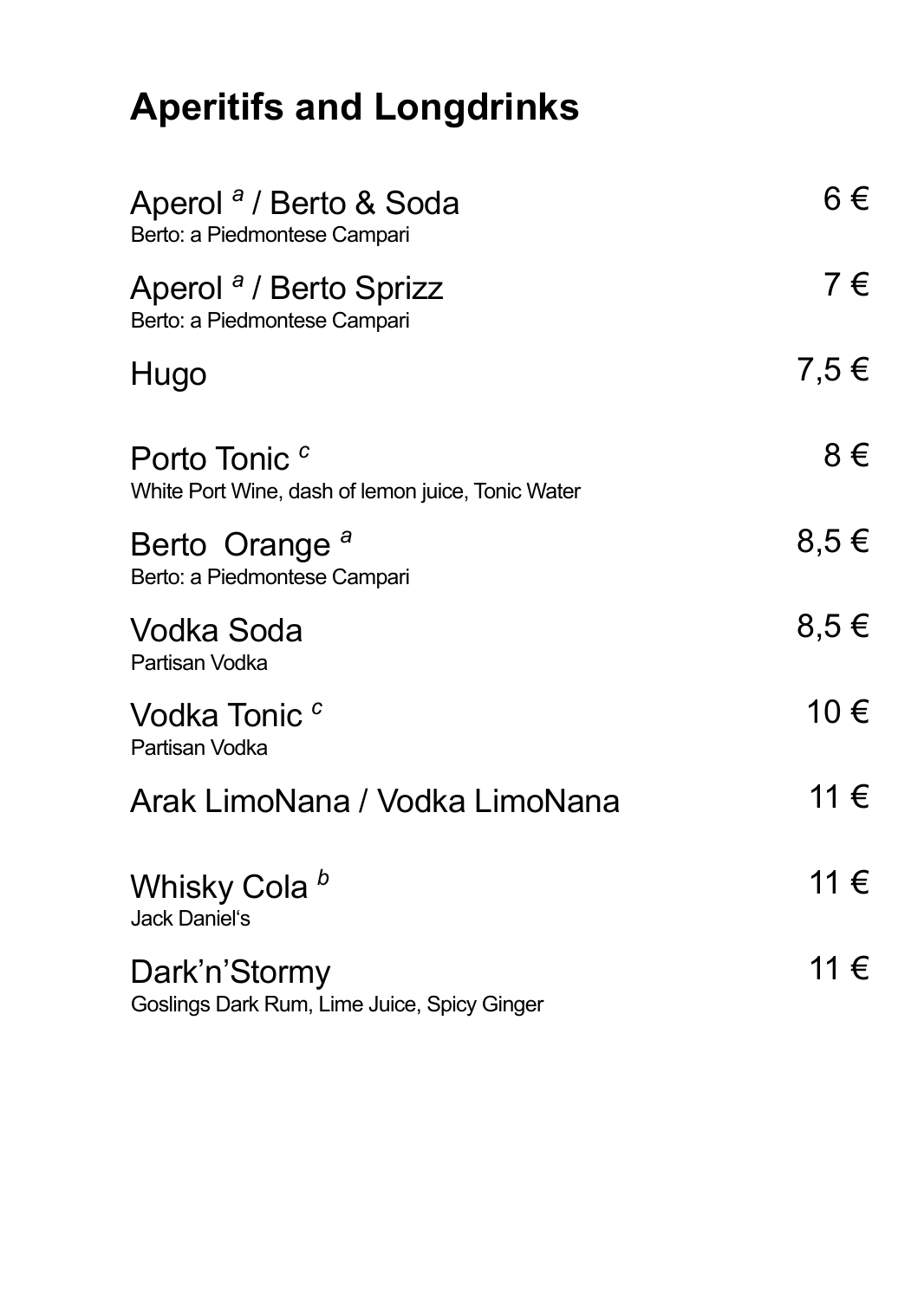| Nanas Gin (5cl) & Tonics <sup>c</sup>                                                                               |         |
|---------------------------------------------------------------------------------------------------------------------|---------|
| Tangueray & Tonic<br>$GB - classic, dry -47,3%$                                                                     | $9 \in$ |
| Dirker's Original Gin & Tonic<br>GER - citric, fresh - 45%                                                          | 12€     |
| Penninger Granit Gin & Tonic<br>GER - fresh, mild - 42%                                                             | 12€     |
| "feel!" Munich Dry Gin & Tonic<br>GER - blueberries, coriander - 47%                                                | 12 €    |
| Edinburgh Rhubarb-Ginger Gin & Tonic<br>SCO - matured for 3 monnths and<br>placed on rhubarb, ginger and some sugar | 12€     |
| Hendrick's Gin & Tonic*<br>$SCO$ – pepper, straight – 44%                                                           | 12 €    |
| Sipsmith London Dry & Tonic*<br>GB-classic, juniper-41,6%                                                           | 12€     |
| Bobby's Gin & Tonic<br>NL - Cubeb pepper, lemongrass - 40%                                                          | 12 €    |

*\*: Tastes great with Schweppes Dry Tonic*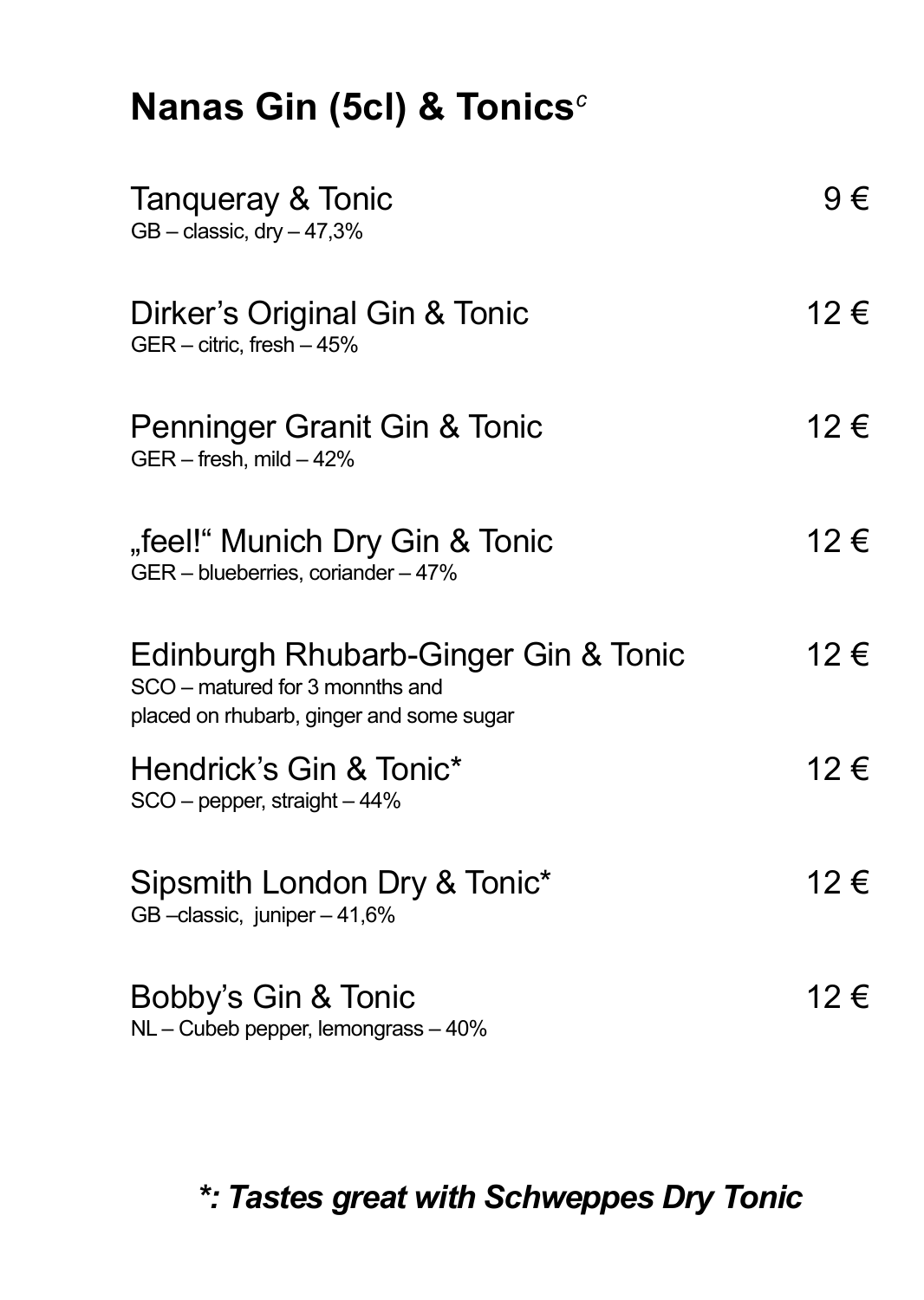| KYRÖ Rye Gin & Tonic<br>A gin based on rye<br>$FIN - citric$ , mild $-46.3%$                    | 13€      |
|-------------------------------------------------------------------------------------------------|----------|
| Edinburgh Canonball<br>"Navy Strength" Gin & Tonic*<br>SCO - szechuan pepper, explosive - 57,2% | 13 $\xi$ |
| Monkey 47 Dry Gin & Tonic<br>GER - floral, fragrant - 47%                                       | 13 €     |
| extra charge for Fever Tree Tonic Water                                                         | €        |

*\*: Tastes great with Schweppes Dry Tonic*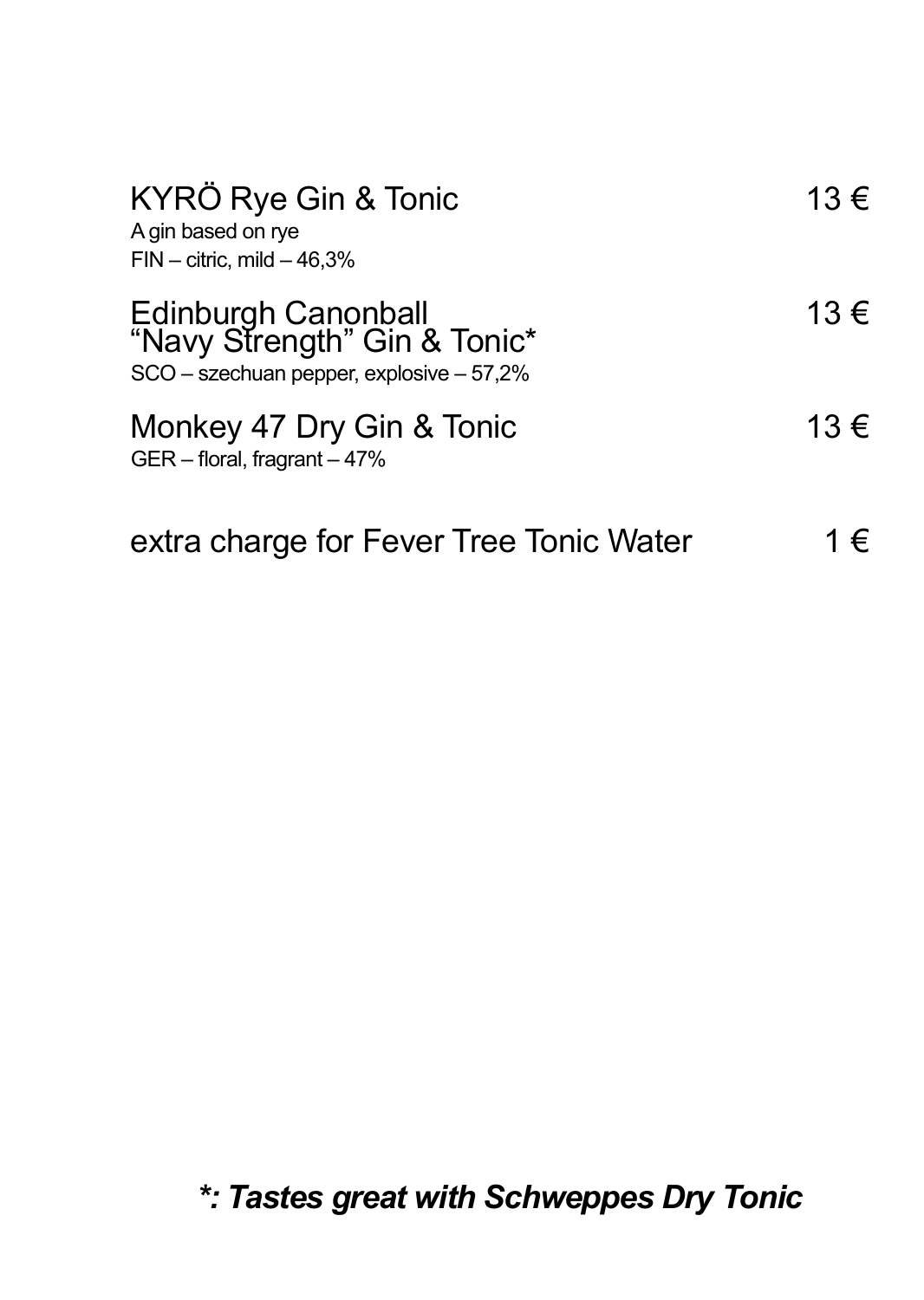## **Shots (3cl)**

| Arak Shot (ISR)                                 | 4€           |
|-------------------------------------------------|--------------|
| Partizan Vodka (D)                              | 4€           |
| Grappa Noninno (ITA)                            | 6€           |
| Grappa Poli (ITA)                               | 6€           |
| Dirker Schnäpse (D)                             |              |
| Hazelnut Spirit                                 | 6,5€         |
| Caramel Liqueur                                 | 6,5€         |
| <b>Peppermint Spirit</b>                        | 6.5€         |
| <b>Black Cherry Brandy</b><br>Lemon Pear Brandy | 6,5€<br>6,5€ |
| Tonka Bean Spirit                               | 7€           |
| Rose Hip Brandy                                 | 8€           |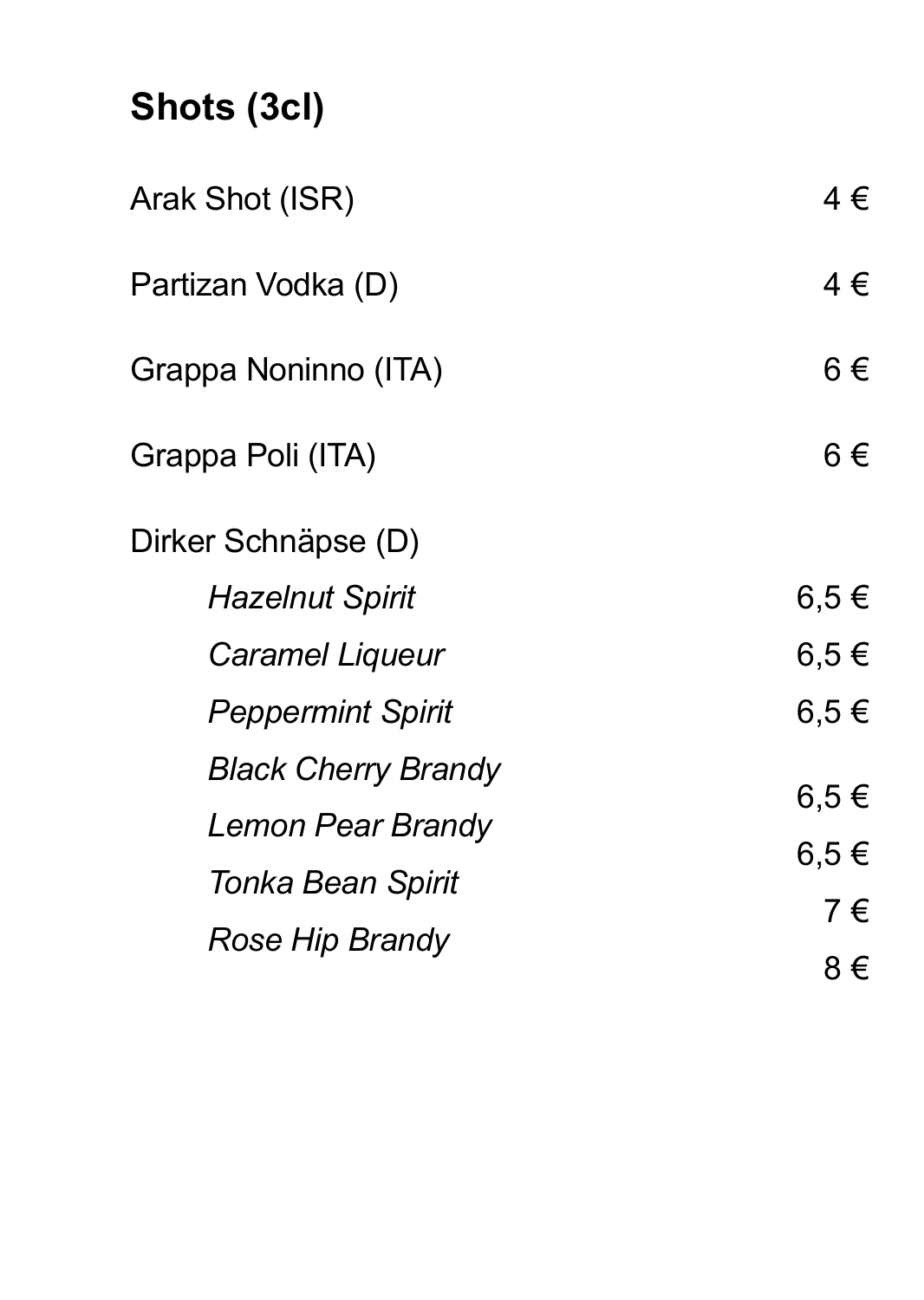### **Herbal**

| Unicum (HUN)                                                                         |      | 5€ |
|--------------------------------------------------------------------------------------|------|----|
| Antica Distilleria Quaglia (ITA)<br>Bergamotto<br>Fernet<br>Ciliega (Cherry)<br>Rosa | each | 6€ |
| Tatratea (SK)                                                                        |      | 7€ |
| Chartreuse Verte (FRA)                                                               |      | 7€ |
| Ancho Reyes Chili Liqueur (MEX)                                                      |      | 8€ |
| Whisky                                                                               |      |    |
| Jack Daniel's (USA)                                                                  |      | 6€ |
| Pig's Nose (SCO)                                                                     |      | 6€ |
| Nikka from the Barrel (JPN)                                                          |      | 9€ |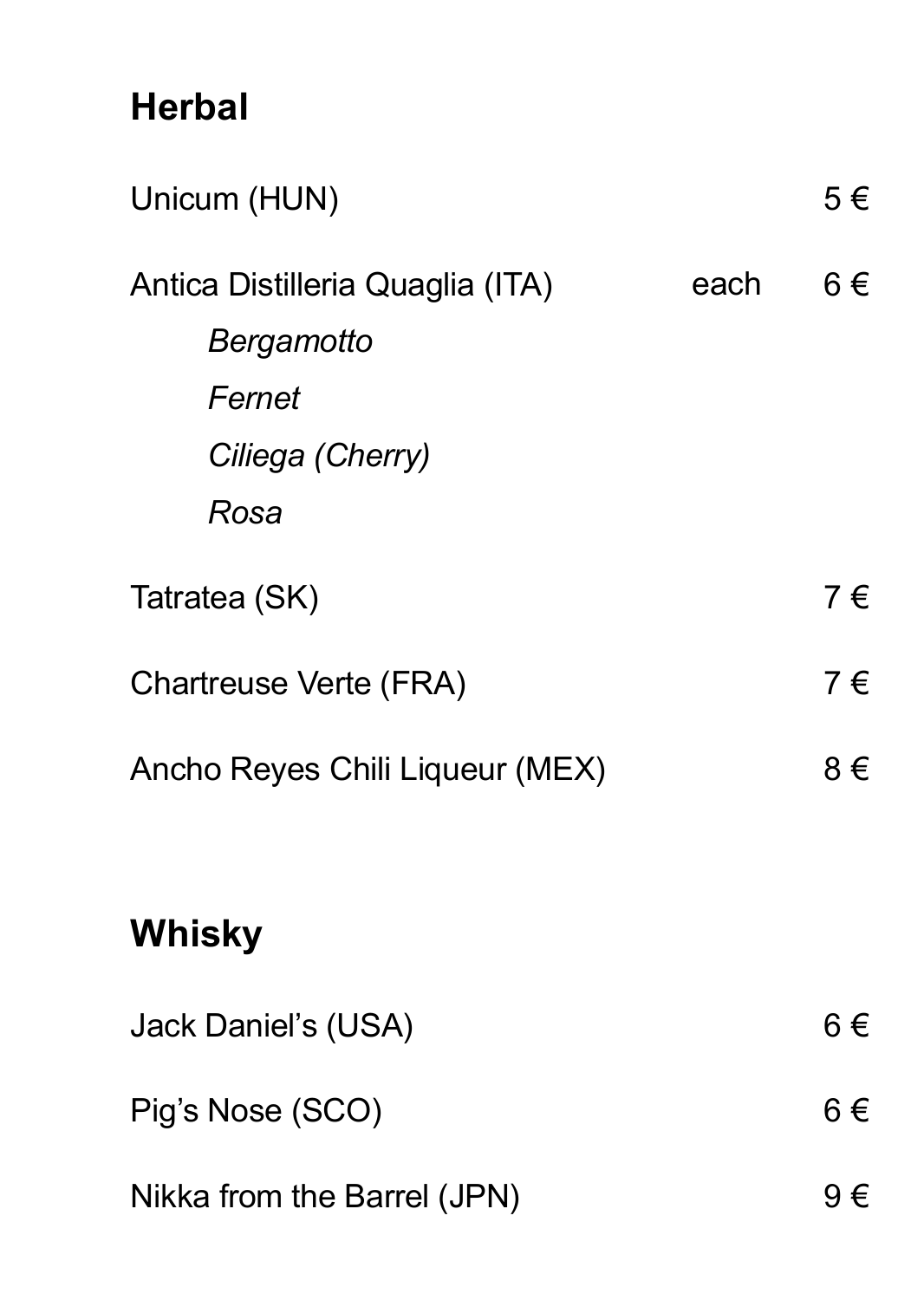#### **Rum**

| Havanna 3 yrs (CUB)                 | 5€ |
|-------------------------------------|----|
| Bonplands (D Mosel)                 | 7€ |
| Angostura 12 yrs (TT)               | 8€ |
| Distillerie Clairin Casimir (Haiti) | €  |

## **Tequila & Mezcal**

| Mezcal Nuestra Soledad (MEX)            | 7€      |
|-----------------------------------------|---------|
| Tequila "Arette Anejo" (MEX)            | $7 \in$ |
| Tequila "Arette Blanco Suave Artesenal" | 11 €    |